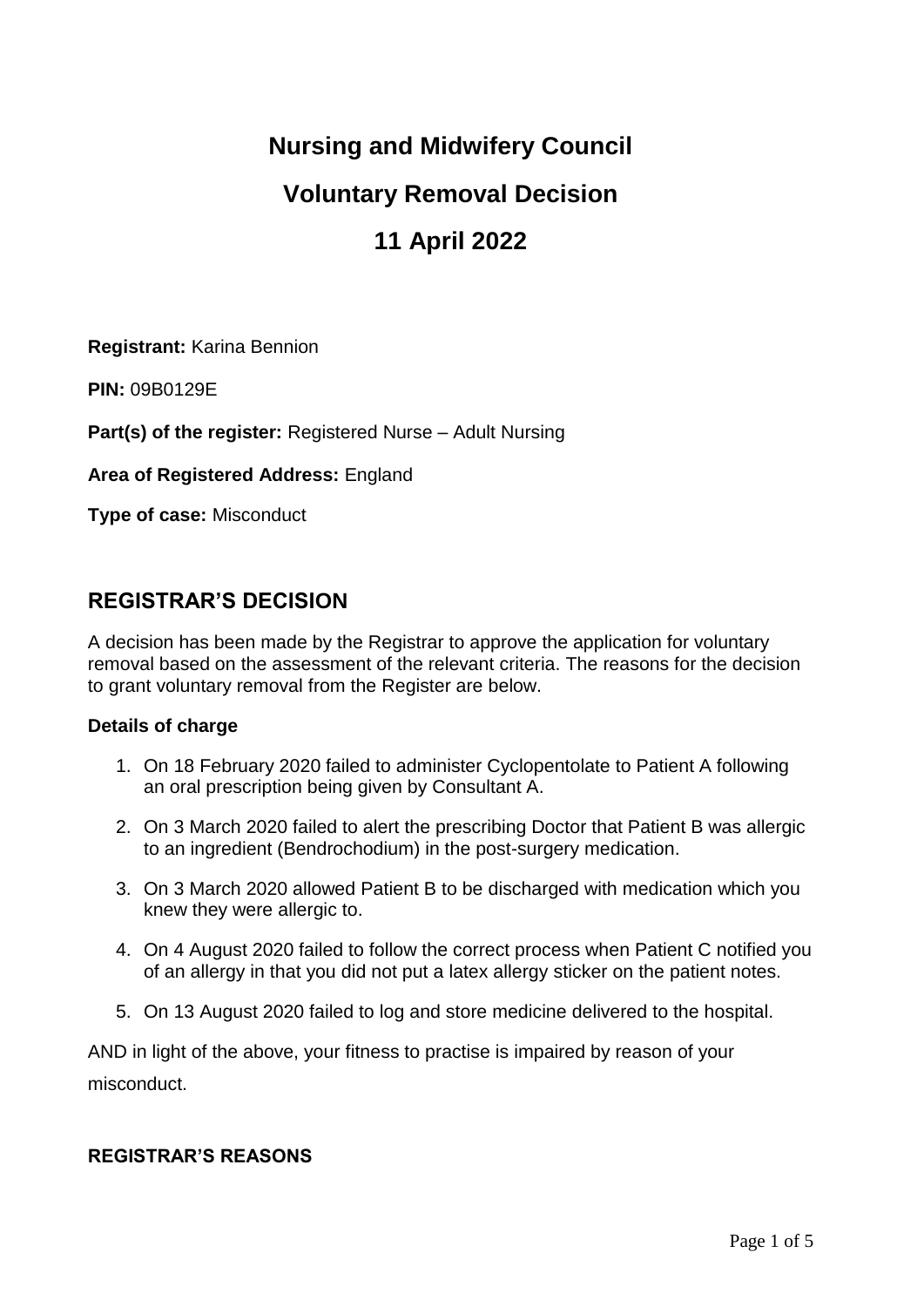The following documents were considered when assessing this voluntary removal application:

- Voluntary removal application form dated 16 February 2022
- Email trail between NMC and Mrs Bennion's representative various dates
- Case management form dated 13 January 2022
- Mrs Bennion's reflective statement
- Testimonials provided for Mrs Bennion

#### **Background**

Mrs Karina Bennion joined the NMC Register in March 2009.

Mrs Bennion is currently subject to a fitness to practise matter. The Case Examiners considered this case on 8 November 2021 and decided that there was a case to answer and referred the matter to the Fitness to Practise Committee.

On 16 February 2022, Mrs Bennion sent in an application to remove her name from the nursing register through our voluntary removal process.

#### **Background to the allegations**

The NMC received a referral about Mrs Bennion on 21 October 2020 from Human Resources Business Partner Spa Medica ('the Group'). At the time of the concerns Mrs Bennion was working as a registered nurse for the Group at their Wolverhampton Hospital ('the Hospital'). The Hospital is a private ophthalmic hospital which carries out cataract and laser eye surgery for the NHS.

The following facts are alleged:

On 18 February 2020, Patient A attended the Hospital with raised pressure in their eye. The consultant was in theatre and gave Mrs Bennion a verbal prescription for the patient and informed her that they would write the prescription up as soon as they had finished surgery. Mrs Bennion refused to administer this medication until it had been officially prescribed. The consultant explained that this was an emergency situation for Patient A and reiterated for her to administer the medication under a verbal prescription. Mrs Bennion still refused, she waited until the consultant had finished surgery and had written the prescription before she would administer the medication. Whilst no harm came to Patient A, delaying the medication put Patient A at risk of visual impairment and blindness.

On 3 March 2020, Mrs Bennion was discharging patients post-surgery. When arranging the discharge medication for Patient B, Mrs Bennion noticed that Patient B was allergic to one of the ingredients in the eye drops that had been prescribed. Mrs Bennion dispensed this medication for Patient B to take home with them, even though she knew that they were allergic to one of the ingredients. Patient B's husband returned the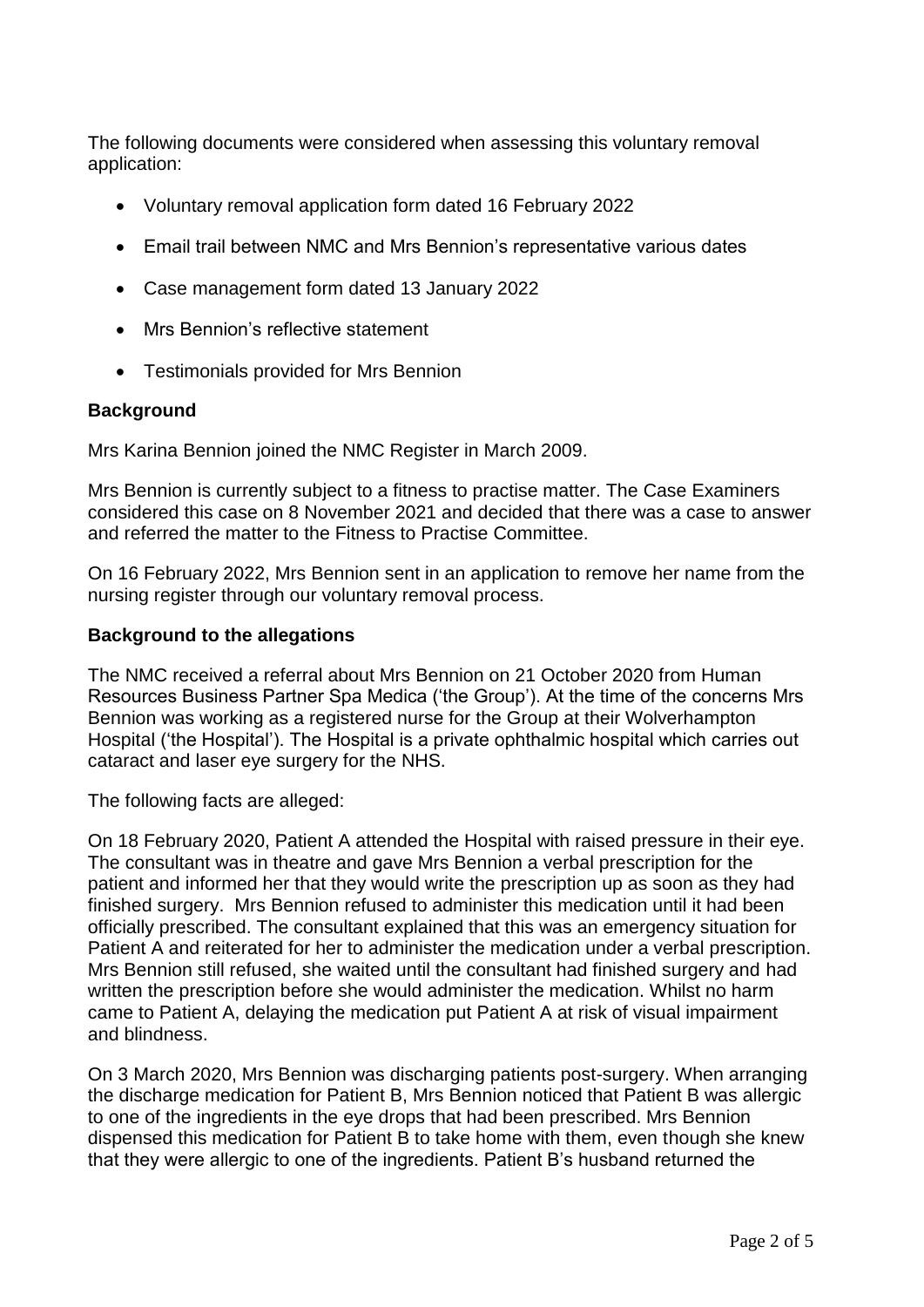medication the following day as Patient B realised that they were allergic to it. No harm was caused to Patient B, but the risk of harm was significant.

In April 2020, Mrs Bennion was furloughed. She returned to the Hospital at the end of June 2020. On 4 August 2020, Mrs Bennion saw Patient C in a pre-operative assessment appointment. Patient C informed Mrs Bennion that they had a latex allergy and she documented this on the computer system. Mrs Bennion did not complete the correct process which was to put a latex allergy sticker on their notes and document it on their paper file. This meant that Patient C was booked in for an inappropriate surgery slot and the theatre would not have known about their allergy. A colleague noticed Patient C's allergy and rectified the error.

On 13 August 2020, Mrs Bennion failed to correctly log and store medicines, which had been delivered to the Hospital.

Following these errors, Mrs Bennion took a period of annual leave. A local investigation was commenced and Mrs Bennion was informed that she had failed her probation period. Mrs Bennion's employment was terminated on 21 October 2020.

#### **Public interest considerations**

Our voluntary removal guidance explains that the only circumstances in which we'll accept applications for voluntary removal are where:

- the nurse, midwife or nursing associate accepts the regulatory concern(s);
- the regulatory concerns are not so serious that they are fundamentally incompatible with being a registered professional; and
- the nurse, midwife or nursing associate provides evidence that they do not intend to continue practising.

#### *Does the nurse accept the regulatory concerns?*

Mrs Bennion has admitted the facts and current impairment in the voluntary removal forms dated 16 February 2022. Mrs Bennion's application contains a signed declaration that she admits to the facts of the allegation against her and that her fitness to practise is impaired.

#### *Are the regulatory concerns so serious that they are fundamentally incompatible with being a registered professional?*

I've considered whether the concerns are so serious they're fundamentally incompatible with being a registered professional. The seriousness of the concerns will be a key factor in considering whether voluntary removal is suitable or whether we need to take action in the public interest.

Our guidance explains this as a small number of concerns which are so serious that it may be less easy for the nurse, midwife or nursing associate to put right the conduct, the problems in their practice, or the aspect of their attitude which led to the incidents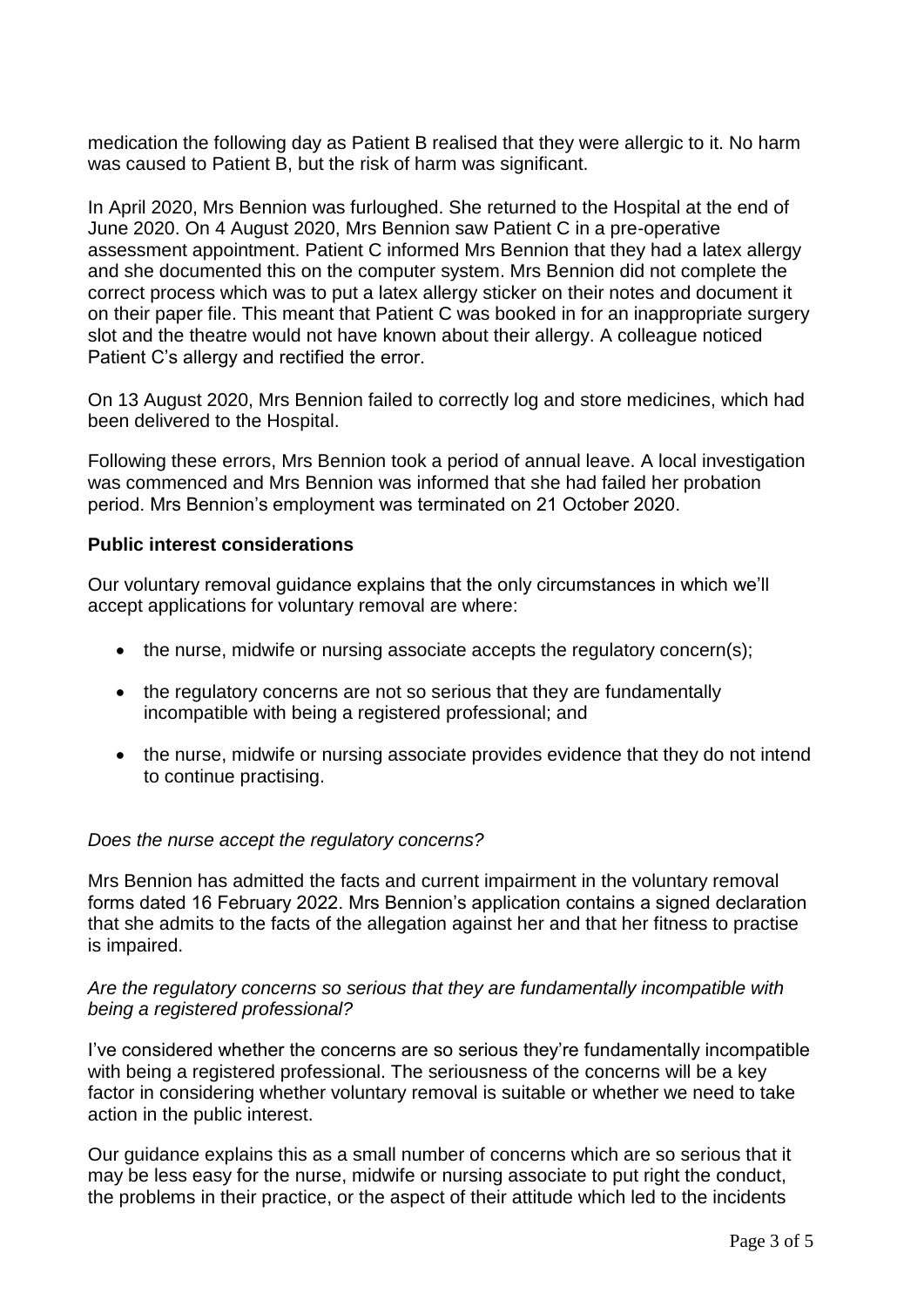happening. We are more likely to need to take action for these types of concerns. This may include causing deliberate harm to patients. In such cases the misconduct may be so serious that it's fundamentally incompatible with being a registered professional. Having carefully considered the concerns raised in relation to Mrs Bennion's practice I'm satisfied that it isn't indicative of a serious concern more difficult to put right.

The alleged facts of this case relates to Mrs Bennion's clinical practice during her probationary period in 2020. In her reflective statement Mrs Bennion acknowledges the risk of harm her conduct posed. She also reflected on aspects of the concerns raised about her, demonstrating how she would act differently if presented with similar issues.

Having carefully considered the sanctions guidance, were this case to go to a panel of the Fitness to Practise Committee, there is unlikely to be a real risk of a striking off order being made. While recognising that there have been a number of clinical concerns raised about Mrs Bennion the matters did not result in any serious patient harm, although I recognise that there was a potential for serious harm. There is no information to suggest that Mrs Bennion acted deliberately or with any intention to harm any patients in her care as oppose to recklessly. There is also no indication that Mrs Bennions' attitude led to the incidents happening. The concerns don't involve the type of conduct that is fundamentally incompatible with being on the register. As such it doesn't require a Fitness to Practise Committee decision in order to uphold the public interest based on the seriousness of the allegations.

#### *Has the nurse provided evidence that they do not intend to continue practising?*

Our voluntary removal guidance also explains that the only circumstances in which voluntary removal applications will be accepted is where the nurse, midwife or nursing associate provides evidence that they do not intend to continue practising.

Mrs Bennion has confirmed that she has not practised as a Nurse since August 2020. Her application for voluntary removal contains a signed declaration confirming she won't reapply to the NMC register for a period of at least 5 years.

Mrs Bennion appears to be currently working in a role at a local council although she has not provided any evidence to support this.

Voluntary removal would mean that Mrs Bennion would be immediately removed from the register and would not be able to work as a Nurse. This would remove the risk to the public.

Following voluntary removal, Mrs Bennion would not be able to seek employment or practise as a nurse. Voluntary removal would protect the public and as explained above the concerns themselves are not so serious that they need the Fitness to Practise Committee to consider them in order to uphold the public confidence in the professions. Were Mrs Bennion to reapply to the register in the future, a Registrar would be able to consider the original concerns about her practice and reasons for readmission. Mrs Bennion would have to show that she is able to practise safely and effectively.

In summary I consider that the public interest is met by the publishing of this decision and the immediate removal of Mrs Bennion from the register.